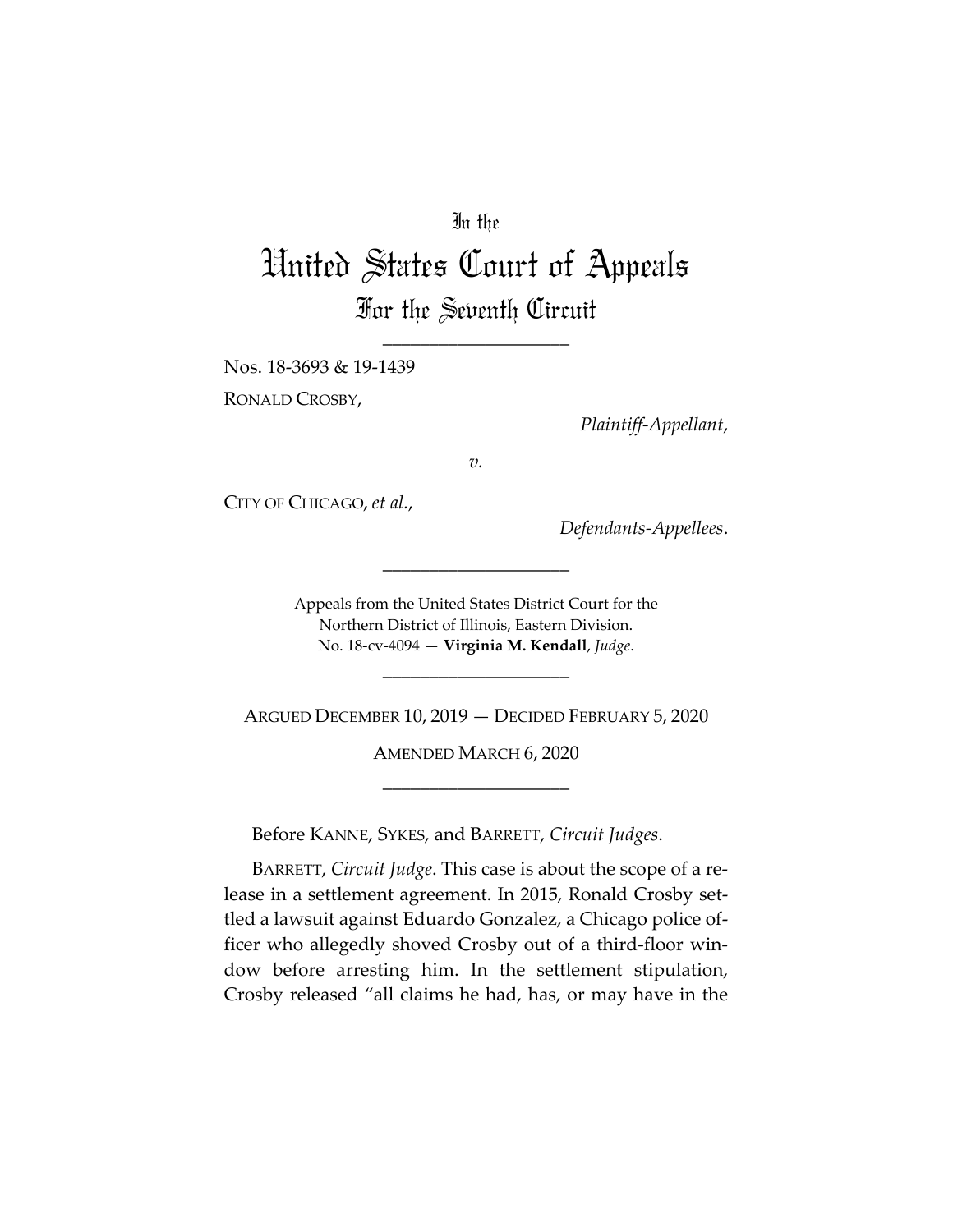future … arising either directly or indirectly out of the incident" against Gonzalez, the City of Chicago, and all future, current, or former City officers. Crosby insists that this release does not bar his new suit against the City and its officers for torts they committed in the course of covering up Gonzalez's misconduct. We disagree.

I.

In 2010, Ronald Crosby plummeted three stories from a window before Eduardo Gonzalez, a Chicago police officer, arrested him. Crosby maintains that Gonzalez intentionally pushed him through the window and then tried to justify his actions by falsely claiming—with corroboration from other officers who were present—that Crosby possessed a gun during the arrest. This alleged lie had grave consequences for Crosby: he was charged under the Illinois armed career criminal statute, convicted by a jury, and sentenced to eight years in prison. His conviction was reversed in 2014 by an Illinois intermediate appellate court and again by the same court in 2016 after the Supreme Court of Illinois vacated the first reversal.

Between the initial reversal of his conviction and the Illinois Supreme Court's order vacating that reversal, Crosby initiated a pro se lawsuit under 42 U.S.C. § 1983 against the arresting officers, alleging excessive force and an attempted coverup. Crosby was appointed counsel, who filed an amended complaint naming only Gonzalez and suing only for excessive force and improper entry. The parties settled, and the district court dismissed Gonzalez's claims with prejudice in May 2015.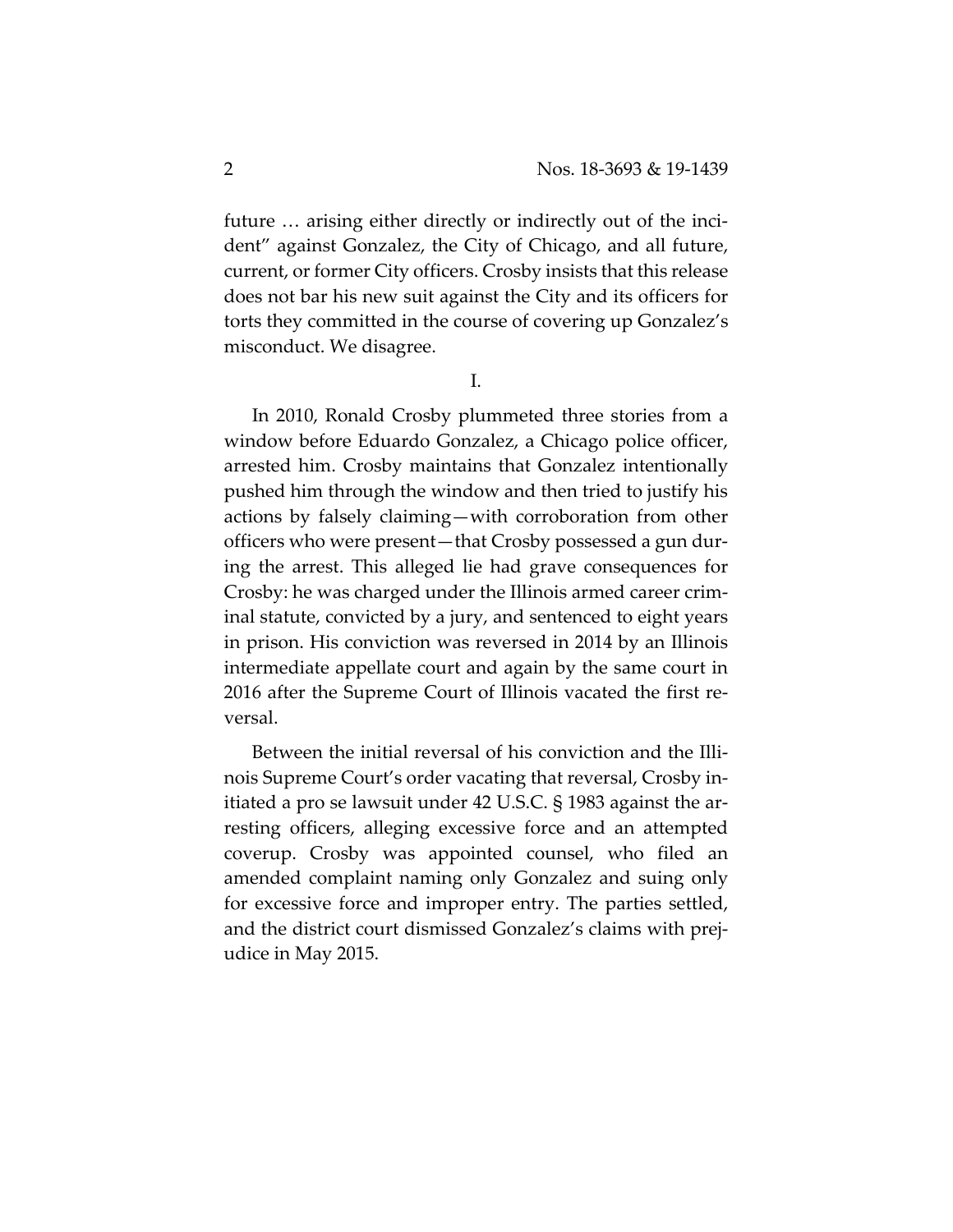The settlement agreement was between Crosby, Gonzalez, and "Defendant, City of Chicago," though the latter had not been named as a defendant in the complaint. It provided that Crosby would receive \$5,000 in exchange for releasing

> all claims he had or has against the individual Defendant, Eduardo Gonzalez, and the City of Chicago, and its future, current or former officers … , including but not limited to all claims he had, has, or may have in the future, under local, state, or federal law, arising either directly or indirectly out of the incident which was the basis of this litigation, and that such release and discharge also is applicable to any and all unnamed and/or unserved defendants.

The contract also stipulated that Crosby's attorney "interpreted, completely read and explained" its contents to Crosby, that it was governed by Illinois law, and that it was not to be "construed against a party merely because that party is or was the principal drafter." Crosby, his attorney, and the City's attorneys signed the agreement.

Three years after Crosby entered this settlement, he filed another suit, this one against the City, Gonzalez, and the officers who backed up Gonzalez's story. He did not rehash his claim for Gonzalez's use of excessive force; instead, he focused on the officers' alleged lie that he possessed a gun during the arrest. Crosby characterized this as a fabrication designed to cover up Gonzalez's misconduct, and as a result of this lie, he said, he was unlawfully detained before trial, maliciously prosecuted, and wrongfully convicted and imprisoned.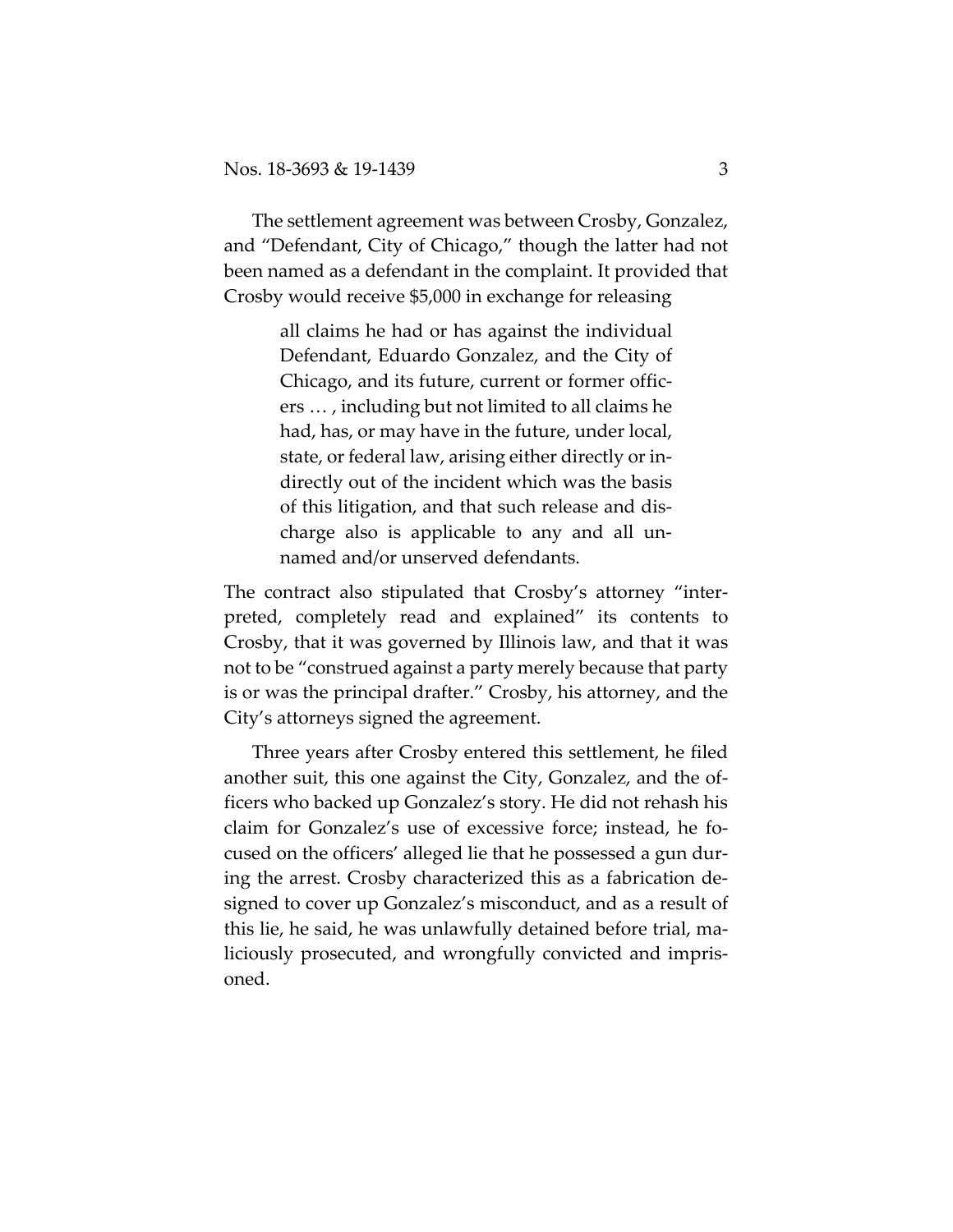The defendants argued that Crosby's release of "all possible claims that arise directly or indirectly from the 'incident'" plainly encompassed his claims regarding the defendants' coverup of Gonzalez's misconduct. The district court agreed and entered judgment against Crosby; in a separate order, it dealt with the parties' dispute over costs.1 While it rejected some of the City's claimed costs on the ground that they involved nonessential copying, it awarded the City \$2,131.60 for the printing of transcripts of Crosby's state-court criminal proceedings. The City reasonably printed the transcripts, the district court concluded, because Crosby's state-court proceedings were relevant to this litigation. Crosby appeals both the judgment against him and the district court's award of costs to the City.

## II.

Crosby acknowledges that the agreement releases "all claims he had, has, or may have in the future … arising either directly or indirectly out of the incident which was the basis of this litigation." But he insists that this language is not as broad as it appears. He points out that the first four paragraphs of the agreement refer to his complaint against Gonzalez; for example, the third paragraph states that "settlement of *these claims* is not an admission of liability … ." According to Crosby, these specific references narrow the scope of the general release that appears later in the contract, indicating that the claims that he asserted in his first suit—the ones

<sup>&</sup>lt;sup>1</sup> The district court also accepted the defendants' alternative argument that Crosby's claims were precluded by res judicata. Because we affirm on the basis of the settlement agreement, we don't address this alternative ground.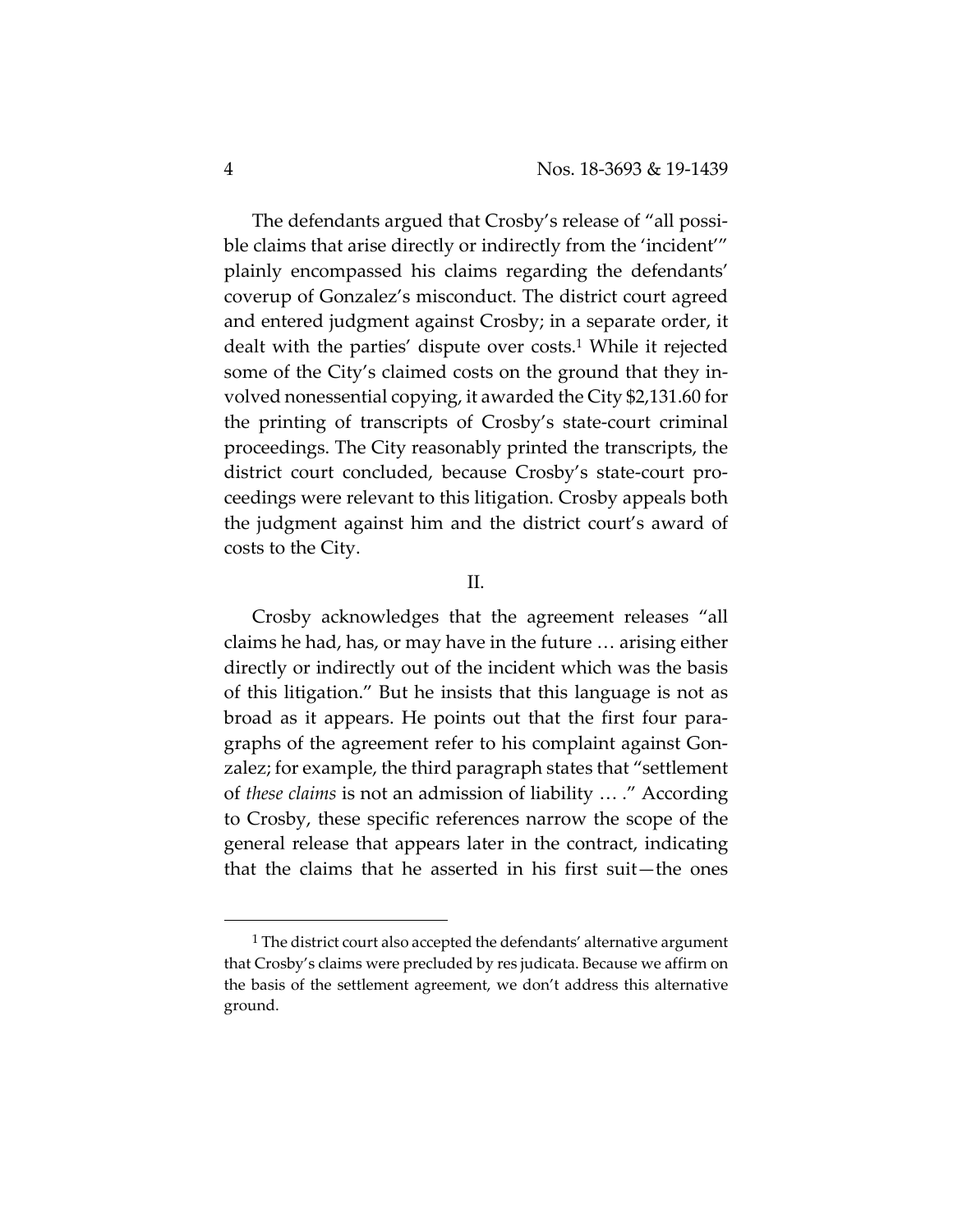against Gonzalez for excessive force—are the only ones encompassed by the release.

Crosby invokes Illinois law, which governs the construction of the contract, to support his position. In *Gladinus v. Laughlin*, the front of a check from an insurance company was coded for property damage to a car, and the check was for the exact amount of damage to the plaintiff's vehicle. Even though the back of the check noted that by endorsing the check, "the payee/s agree/s to release and discharge all claims against [the insurance company]," the court held that the front of the check established "the understanding of all concerned parties that the release affected her claim for property damage only and not her action for personal injuries." 366 N.E.2d 430, 431–33 (Ill. App. Ct. 1977). Similarly, in *Chicago Transit Authority v. Yellow Cab Co.*, the plaintiff had signed a release containing a four-digit code that referred exclusively to a property damage claim, the settlement was for the exact amount of damage done to the bus involved in the accident, and affidavits of the plaintiff's claims adjusters stated that they contemplated releasing only the claim for property damage. Given this evidence, the court held that the release did not include claims for personal injuries arising from the accident despite broader language in the release. 463 N.E.2d 738, 741 (Ill. App. Ct. 1984).

Crosby argues that these cases establish a rule that an agreement's reference to a specific claim always limits an otherwise general release to only the claim mentioned. That position reflects a significant misunderstanding of these cases. Under Illinois law, "the intention of the parties controls the scope and effect of the release; such intent is determined from the language of the instrument when read in light of the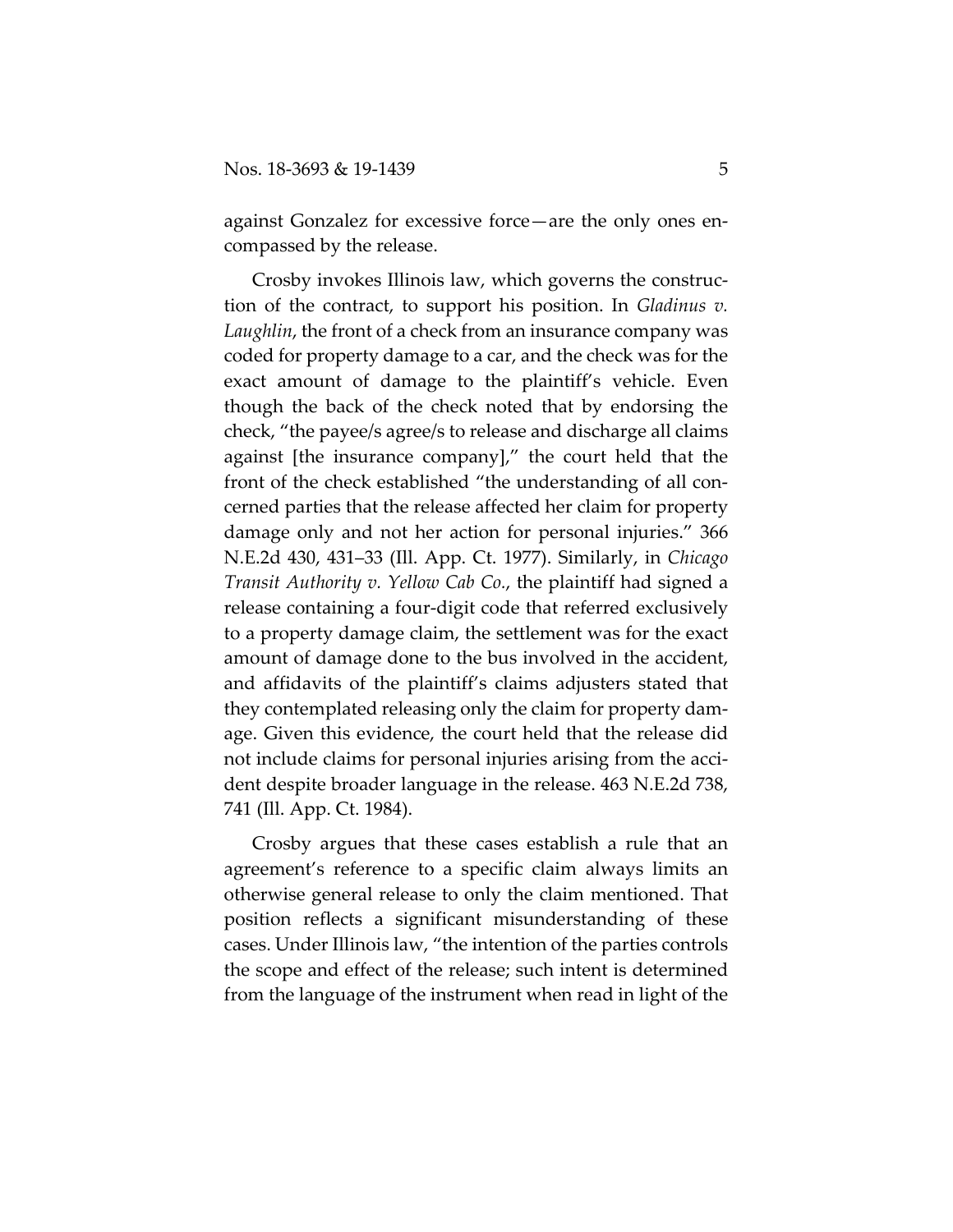circumstances surrounding the transaction." *Gladinus*, 366 N.E.2d at 696. *Gladinus* and *Chicago Transit Authority* simply apply that rule, holding that the language of the relevant contracts—which were coded for property damage with settlement amounts to match—reflected the parties' intent to release only claims for property damage.

The contract between Crosby, Gonzalez, and the City is markedly different from those at issue in *Gladinus* and *Chicago Transit Authority*. The latter contracts contained very specific indicia of the parties' intent to restrict ostensibly broad language; the references to the underlying suit in Crosby's settlement agreement are not analogous. It would have been odd for the settlement *not* to mention the underlying suit that prompted it; the desire to dispose of those claims is what drove the parties to the bargaining table. But the contract makes plain that in exchange for the settlement money, Crosby agreed to do more than dismiss his existing suit with prejudice: he also agreed to release the City, Gonzalez, and its officers from liability for "all claims he had, has, or may have in the future … arising either directly or indirectly out of the incident which was the basis of this litigation." The agreement was designed to resolve *all* claims related to the incident, not only the ones that Crosby asserted in his first suit.

Crosby offers another reason why we should construe the scope-of-release clause narrowly. The clause releases claims "arising either directly or indirectly out of *the incident which was the basis of this litigation.*" As Crosby sees it, the "incident" to which the contract refers is Gonzalez's act of pushing him through the window; the alleged coverup is a distinct incident that the agreement does not reach. Thus, he maintains, the release bars additional claims related to the use of excessive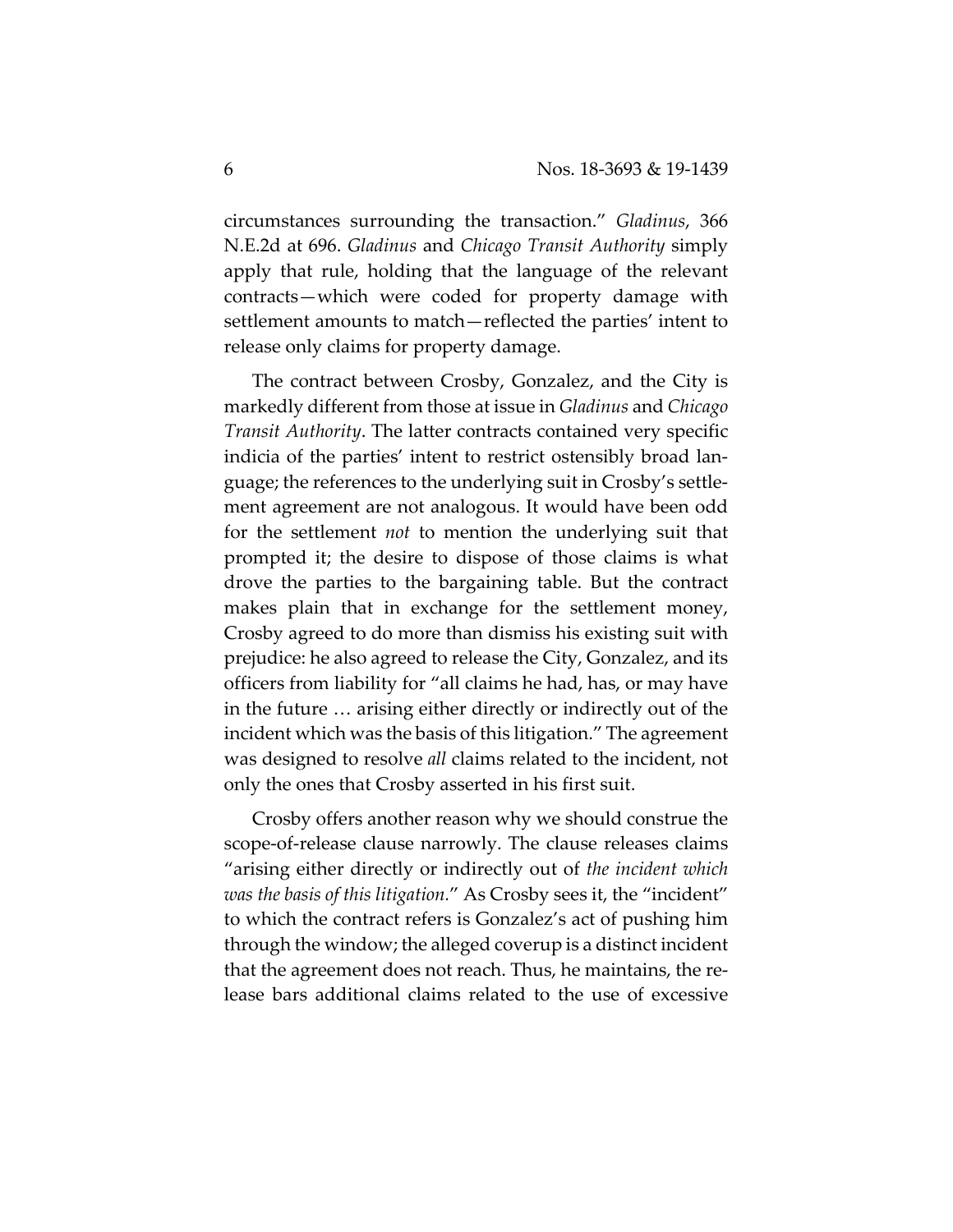force, not claims stemming from his pretrial confinement, conviction, and imprisonment.

We rejected this very argument in *Cannon v. Burge*, which involved a similar release. 752 F.3d 1079 (7th Cir. 2014). In *Cannon*, the plaintiff sued Chicago police officers who tortured him to extract a confession of a crime for which he was ultimately convicted and imprisoned. He settled the suit for a modest sum in a contract that released not only the claims asserted against the defendant officers, but also "all claims he has, or may have in the future, arising either directly or indirectly out of the incident which was the basis of this litigation." *Id.* at 1083. Years later, the plaintiff sued the City and various employees for, among other things, malicious prosecution, deprivation of a fair trial, and false imprisonment. To escape the release, the plaintiff "attempt[ed] to carve out his claims for wrongful conviction and malicious prosecution as separate and distinct incidents not covered by the settlement." We rebuffed that attempt, observing that it "ignore[d] … the 'arising from' language in the 1988 Stipulation." *Id.* at 1092.

The same reasoning controls here. Crosby released all claims "*arising either directly or indirectly* out of the incident." Even if "the incident" refers to Crosby's fall through the window rather than the arrest as a whole, Crosby's claims regarding the coverup plainly "aris[e] from" the incident that was being covered up. As in *Cannon*, the language of the release plainly encompasses his claims for wrongs committed after his arrest; it forecloses his attempt to carve those claims out.

*Cannon* dispenses with Crosby's next argument too. Crosby maintains that he did not release his claims for injuries caused by the coverup because they "did not exist" when he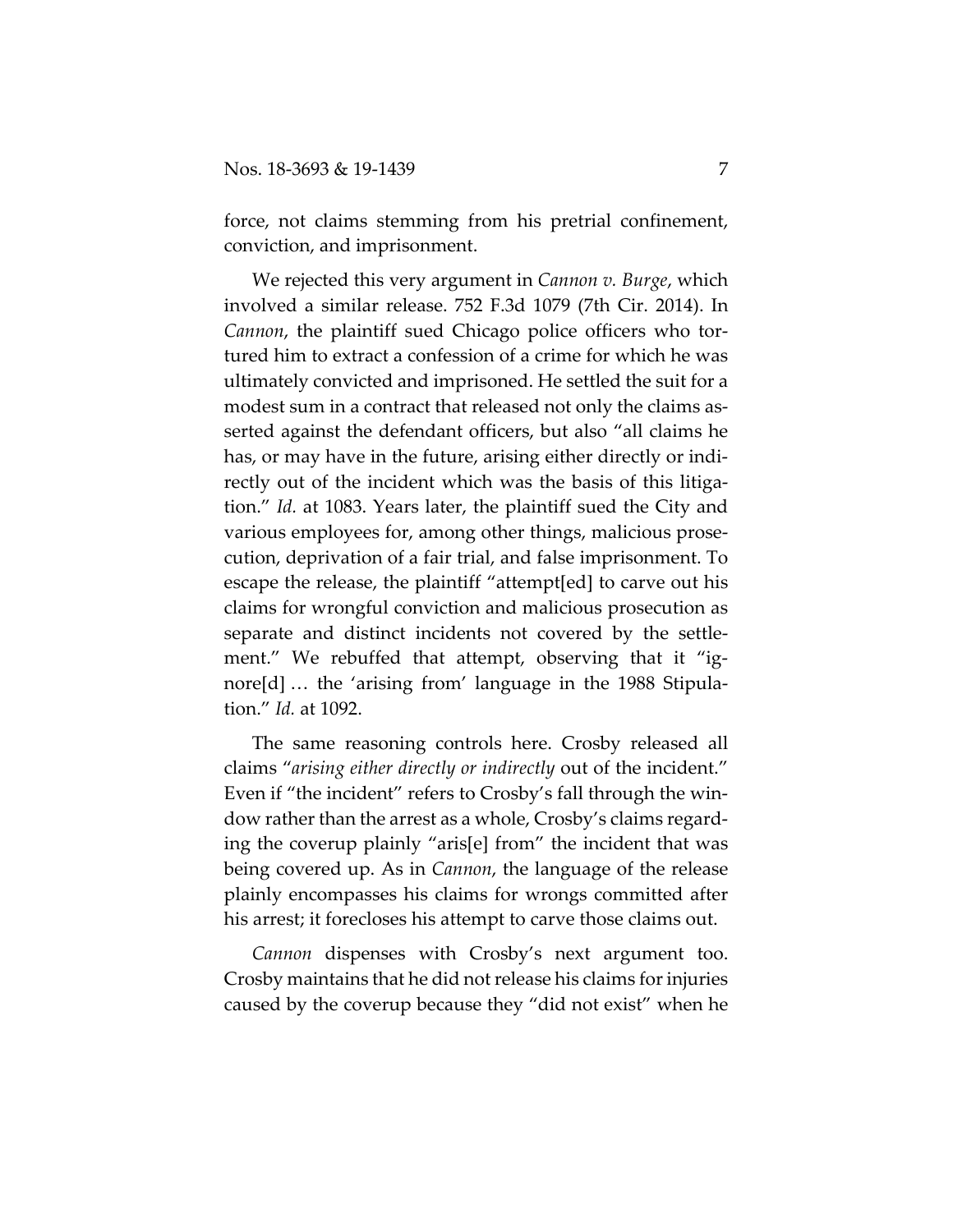signed the settlement agreement. He could not assert his state-law claim for malicious prosecution until his conviction was vacated, *see Cult Awareness Network v. Church of Scientology Int'l*, 685 N.E.2d 1347, 1350 (Ill. 1997), his federal claim for unlawful pretrial detention until he was released, *Manuel v. City of Joliet,* 903 F.3d 667, 670 (7th Cir. 2018), or his federal claim for unlawful conviction until he obtained a favorable disposition, *see Heck v. Humphrey*, 512 U.S. 477, 486–87 (1994). These were "future" claims, Crosby says, and Illinois disfavors the release of claims that have not accrued at the time the agreement is entered.

But as we explained in *Cannon*, what matters under Illinois law is whether the parties could foresee these claims, not whether they had accrued at the time of the settlement. Like Crosby, the plaintiff in *Cannon* "had already been wrongfully convicted as a result of what he assert[ed] to be a malicious prosecution"; we noted that the fact "[t]hat he could not bring these claims until his conviction was set aside is irrelevant to the clear language of the … Stipulation." *Cannon*, 752 F.3d at 1092. The relevant question is whether these claims were within the contemplation of the parties. *See Farm Credit Bank of St. Louis v. Whitlock*, 581 N.E.2d 664, 667 (Ill. 1991) ("[W]here both parties were aware of an additional claim at the time of signing the release, courts have given effect to the general release language of the agreement to release that claim as well."); *Rakowski v. Lucente*, 472 N.E.2d 791, 794 (Ill. 1984) (noting that the plaintiff "knew when he executed the release" that the defendant "may have contributed to the accident"). And harms that arose from the same incident that was the subject of the *Cannon* plaintiff's first suit—indeed, harms that he had already suffered at the time he signed the release were necessarily within the contemplation of the parties.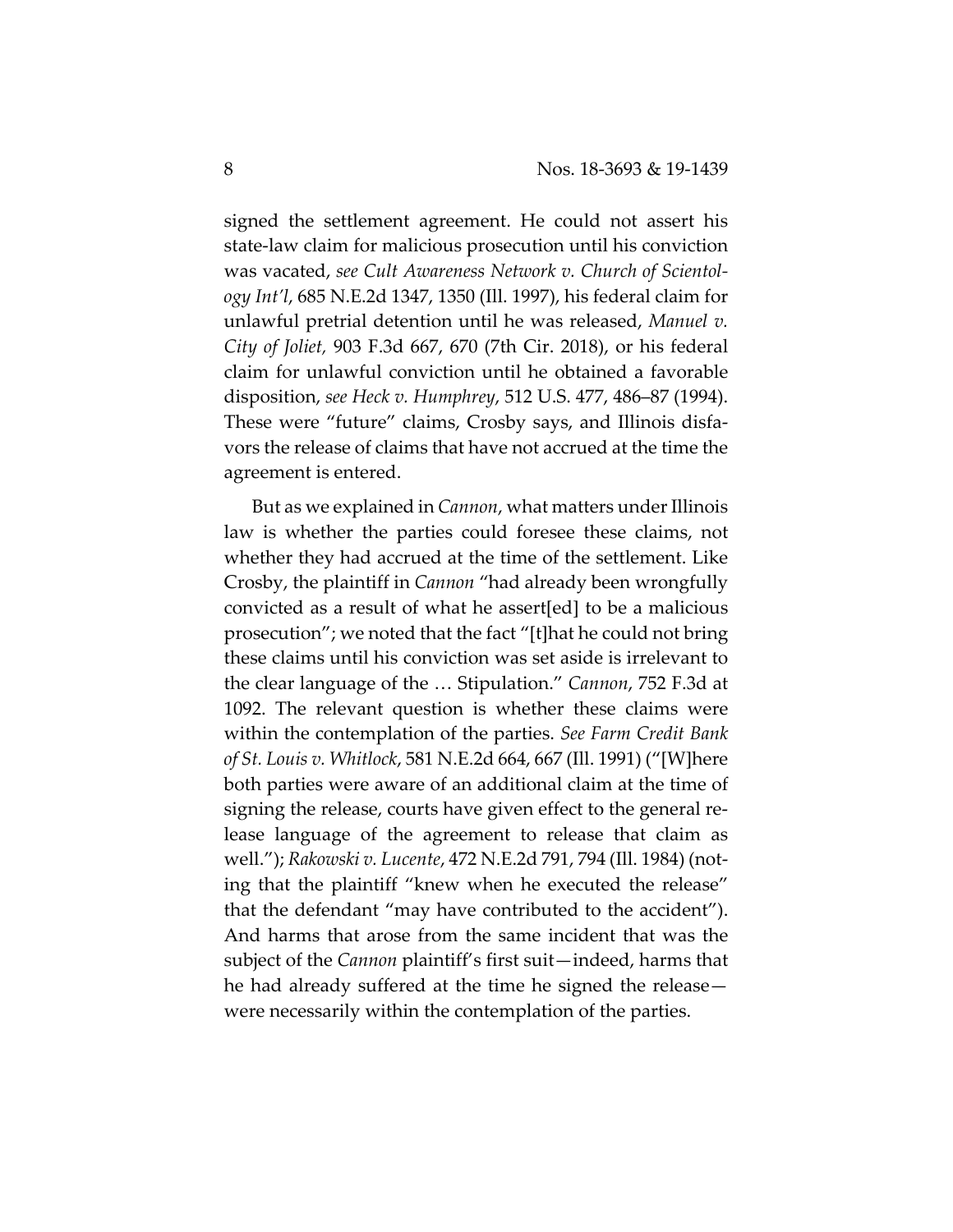Crosby is similarly situated to the plaintiff in *Cannon*: he was well aware that he might have claims for malicious prosecution, unlawful detention, and unlawful conviction at the time he signed the release. In fact, he appeared to assert some of these claims in the first complaint that he filed in the original suit, *see* Complaint at 2–3, *Crosby v. Gonzalez*, No. 12 cv-5622 (N.D. Ill. July 17, 2012), even though his amended complaint dropped them. Moreover, the Illinois intermediate appellate court had reversed his conviction more than a year before he signed the settlement agreement, so he knew at that point that bringing these claims was a very real—perhaps imminent—possibility.2 *See People v. Crosby*, 2014 IL App (1st) 121645-U, *vacated*, 60 N.E.3d 75 (Ill. 2016).

Still bucking *Cannon*, Crosby insists that a plaintiff's release of future claims is unenforceable. But again, the relevant question is whether the claims were within the contemplation of the parties. Illinois does not prohibit the release of foreseeable claims; it prohibits the blanket release of claims that are "not within the contemplation of the parties." *Feltmeier v. Feltmeier*, 798 N.E.2d 75, 89 (Ill. 2003). And as we have already explained, claims related to Crosby's detention and prosecution were plainly foreseeable to the City, Gonzalez, and Crosby himself.

But, Crosby protests, Illinois requires a "clear expression" of intent to extinguish future claims, *see Chubb v. Amax Coal Co.*, 466 N.E.2d 369, 372 (Ill. App. Ct. 1984), and his release is

<sup>&</sup>lt;sup>2</sup> While the Illinois Supreme Court vacated the appellate court's judgment, it did so in 2016, and Crosby signed the release in 2015. Crosby then prevailed in the appellate court on remand; it reversed his conviction for a second time in 2017.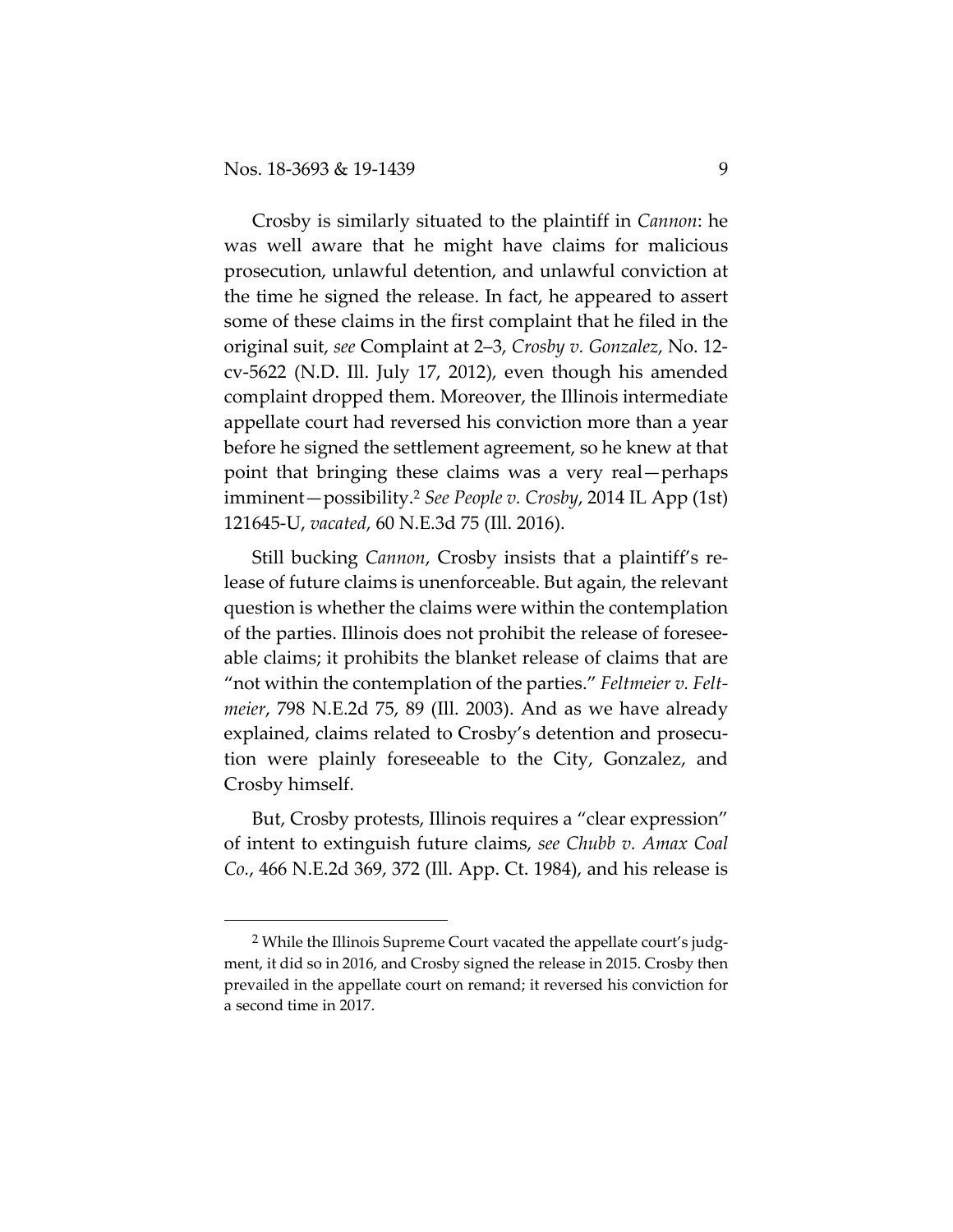"inconsistent" and "ambiguous." It "illogically" discharges "all claims he had [or] has" against the City and its officers, "including but not limited to all claims that he had, has, or may have in the future." How, Crosby asks, can future claims be included in claims that one "had or has?"

We will put aside Crosby's characterization of his postarrest claims as "future" claims. As we have already explained, the relevant question is whether the claims were within the contemplation of the parties, not whether they had accrued. Regardless, Crosby's effort to gin up ambiguity is unavailing. The phrase is plainly designed to encompass any past, present, or future claims arising out of the incident that was the subject of his first suit. Illinois courts "will not strain to find an ambiguity where none exists," so neither will we. *Hobbs v. Hartford Ins. Co. of the Midwest*, 823 N.E.2d 561, 564 (Ill. 2005). Crosby is bound by the terms to which he agreed, even if he regrets them now.

## III.

There is one final matter: costs. Crosby argues that the district court should not have permitted the City to recover the costs that it incurred in procuring court transcripts of Crosby's state criminal proceedings. As Crosby sees it, the defendants failed to show that their requested costs were reasonable under Rule 54(d).

Challenging a district court's award of costs is an uphill battle. "We have made it clear that Rule 54(d) creates a presumption that the prevailing party will recover costs, and that the ultimate decision to award costs is within the district court's discretion." *M.T. Bonk Co. v. Milton Bradley Co.*, 945 F.2d 1404, 1409 (7th Cir. 1991); *see also Beamon v. Marshall &*